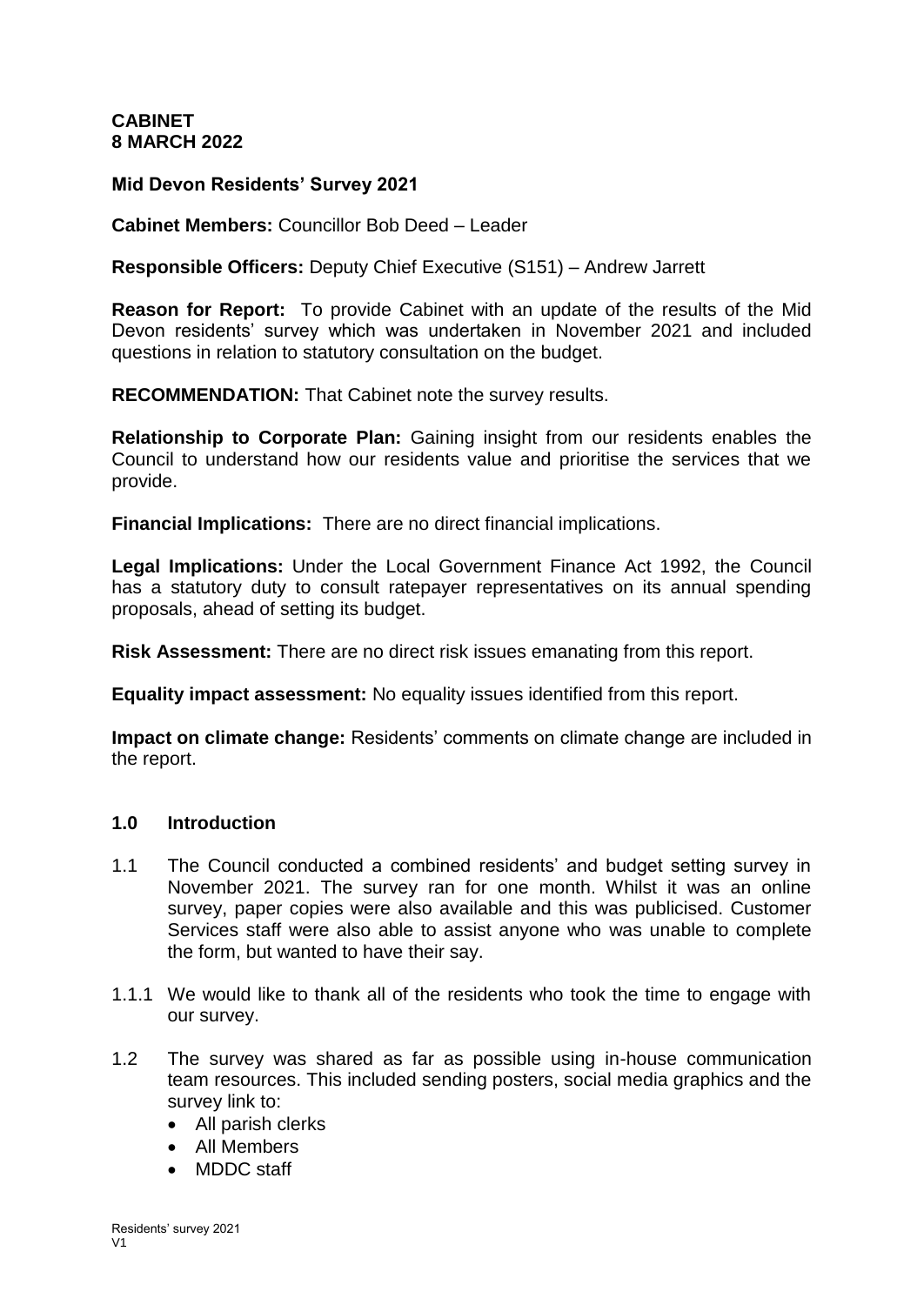- All primary schools
- The local press
- Social media including local Facebook groups such as Positive Cullompton, Crediton Community Noticeboard, What's on Tiverton, etc.
- Our 10k news bulletin subscribers
- Posters at the Market Walk vaccination site, Tiverton Pannier Market and the three Mid Devon Leisure centres
- 1.3 1,682 people clicked on the survey link, with 1,161 answering the questions (66% completion rate).
- 1.4 Many of the questions used were from surveys carried about by the LGA in order to have a level of benchmarking. Where a % figure is shown in brackets this shows results from the Local Government Association resident satisfaction telephone survey, conducted in October 2021.

## 2.0 **Summary responses**

- 2.1 81% of residents are very or fairly satisfied with their local area as a place to live. (78% LG Inform).
- 2.2 51% of residents are very or fairly satisfied with the way MDDC runs things (56% LG Inform), 23% are fairly or very dissatisfied.

Overall, how satisfied or dissatisfied are you with the way Mid Devon District Council runs things?



2.3 41% strongly agree or tend to agree MDDC provides value for money. (43% LG Inform), 29% neither agree nor disagree, while 27% tend to or strongly disagree. 38% feel the Council acts on concerns of residents (52% LG Inform) while 49% think the Council does not.

NB – for 2022/23 the annual Council Tax on a Band D property is £218.84 which equates to £4.21 per week.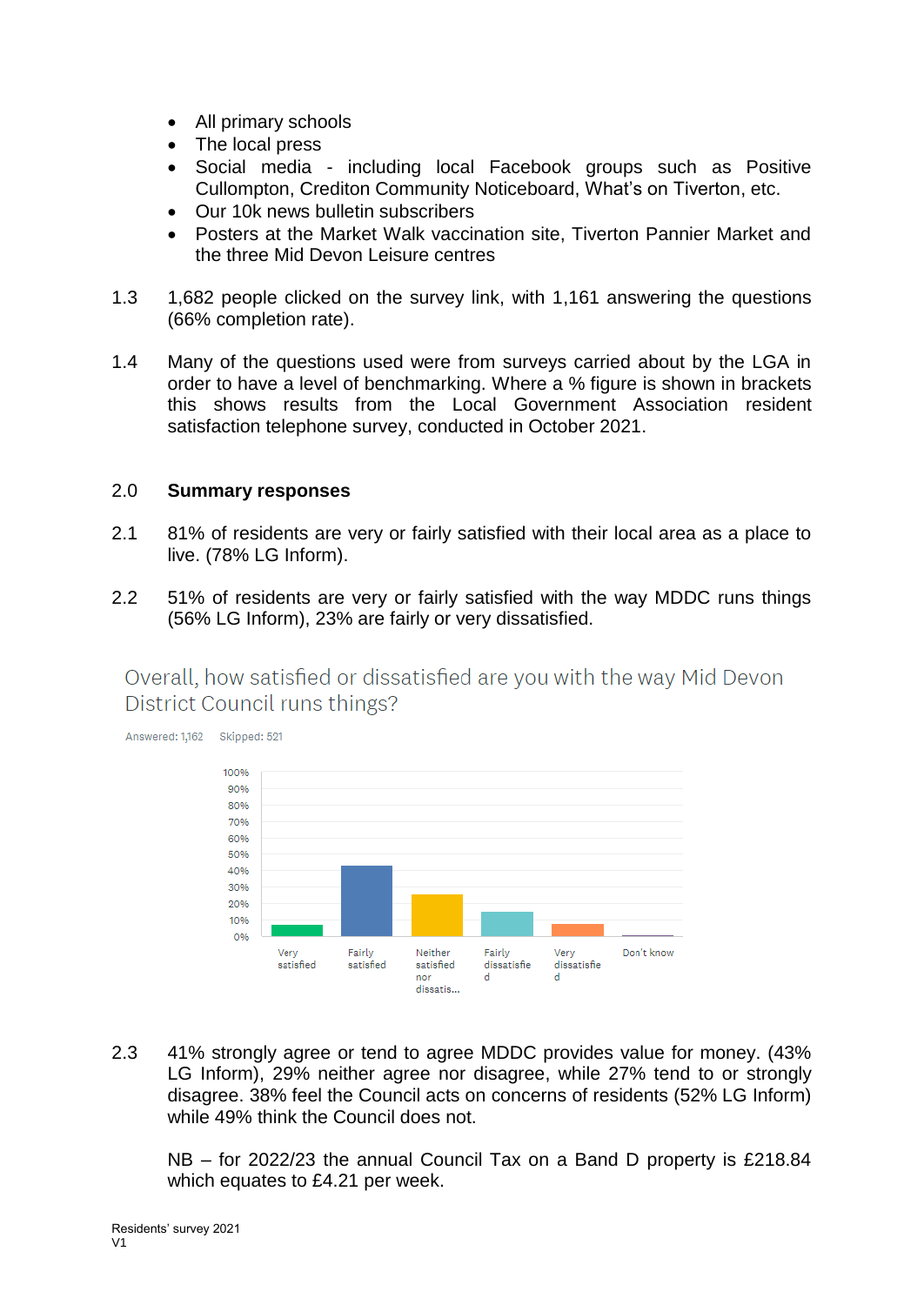2.4 45% feel very or fairly well informed, (57% LG Inform) while 52% don't. 48% trust MDDC a fair amount or a great deal, 32% indicate not much trust, while 12% don't trust MDDC at all.

NB – The Council uses a number of channels to keep members of the public informed. These include a free online newsletter subscription service which currently has 11,000 subscribers. We also post council news stories on social media platforms including Facebook, Twitter, LinkedIn and Nextdoor. These news stories are also sent to local news organisations such as Radio Devon, Mid Devon Gazette, Crediton Courier and Tiverton Community Radio, as well as to all of the parishes in our communities.

- 2.5 50% trusted their local council to make decisions about local services, compared to 3% trust for the Government.
- 2.6 57% trusted their local councillor to make decisions for their local area, but 38% didn't trust any of their councillors, MPs or government ministers.
- 2.7 8% think the media has viewed local councils positively in the last few months. (25% LG Inform) 55% think it's neither positive nor negative.

## 3.0 **Specific services**

3.1 90% felt it fairly or very important for MDDC to tackle climate change.

How important or not do you think it is for your Council to undertake activities to tackle climate change?



- 3.2 81% were fairly or very satisfied with MDDC's waste collection service (75% LG Inform).
- 3.3 47% were fairly or very satisfied with MDDC's street cleaning service (65% LG Inform).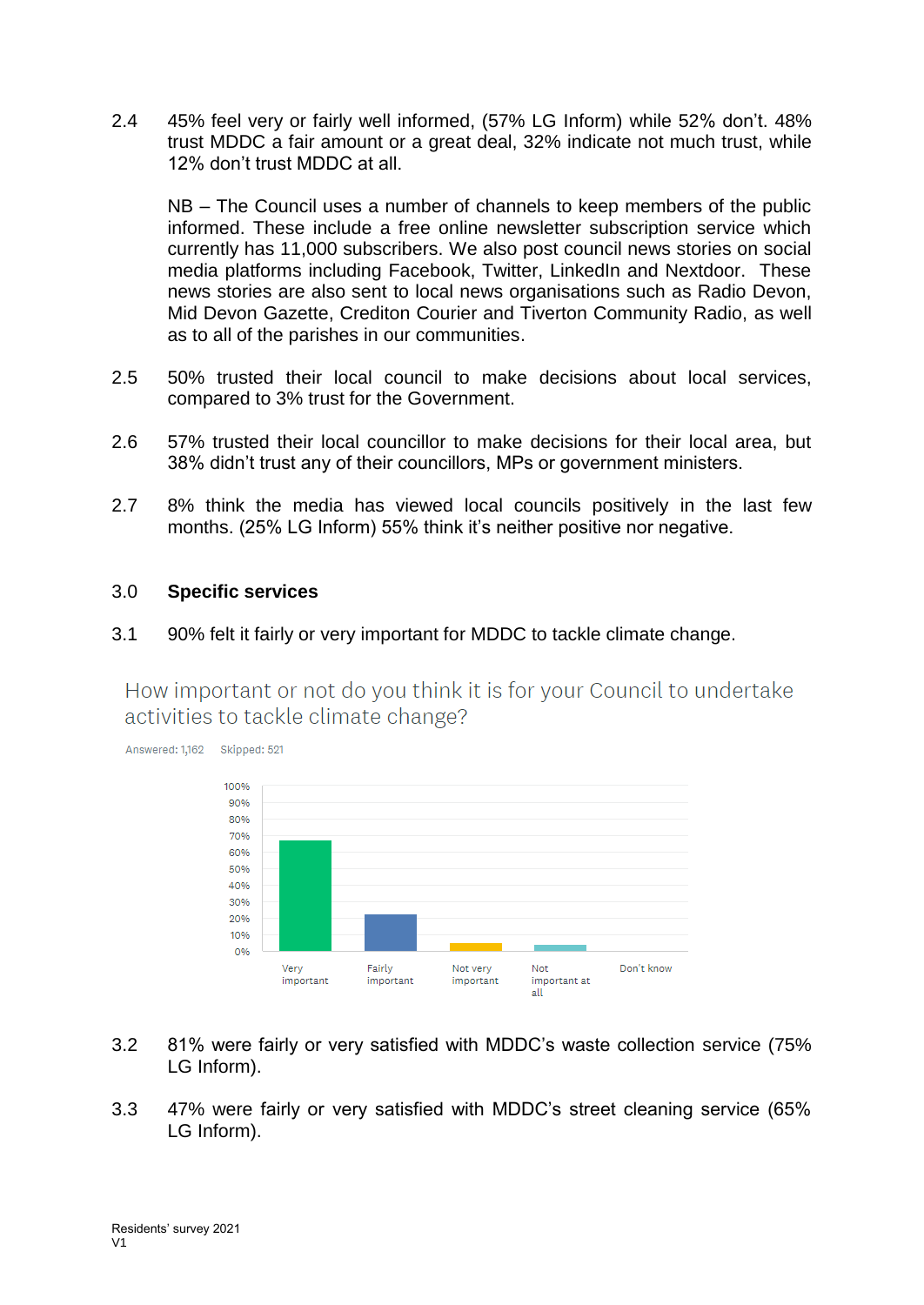- 3.4 39% were fairly or very satisfied with MDDC leisure services (58% LG Inform) and 57% were fairly or very satisfied with MDDC provision of parks and green spaces (75% LG Inform).
- 3.5 61% felt fairly or very safe after dark (71% LG Inform).
- 3.6 88% felt fairly or very safe in the day (92% LG Inform).
- 3.7 In areas where we have scored below the LG Inform data we will look to review these services in order to establish, why and importantly how we can improve.

## 4.0 **Pandemic recovery**

4.1 The table below is in response to the question: 'As the country recovers from the pandemic, which, if any of the following do you think it is important for the Council to do?'

|   | $\overline{\phantom{a}}$                                                     | <b>VERY</b><br><b>IMPORTANT</b> | <b>FAIRLY</b><br><b>IMPORTANT</b> | NOT VERY<br><b>IMPORTANT</b> | <b>NOT</b><br><b>IMPORTANT</b><br>AT ALL | DON'T<br><b>KNOW</b> | <b>TOTAL</b> |
|---|------------------------------------------------------------------------------|---------------------------------|-----------------------------------|------------------------------|------------------------------------------|----------------------|--------------|
|   | Delivering<br>housing for<br>local<br>people                                 | 59.01%<br>681                   | 31.54%<br>364                     | 6.33%<br>73                  | 2.17%<br>25                              | 0.95%<br>11          | 1,154        |
|   | Supporting<br>local<br>businesses<br>and high<br>streets                     | 62.36%<br>719                   | 31,83%<br>367                     | 4.08%<br>47                  | 0.95%<br>11                              | 0.78%<br>9           | 1,153        |
|   | Introducing<br>measures<br>to<br>encourage<br>more<br>walking<br>and cycling | 41.72%<br>479                   | 36.59%<br>420                     | 14.90%<br>171                | 5.49%<br>63                              | 1.31%<br>15          | 1,148        |
| ٠ | Supporting<br>people<br>who still<br>have to<br>self isolate                 | 41.43%<br>476                   | 42,47%<br>488                     | 11.66%<br>134                | 2.96%<br>34                              | 1.48%<br>17          | 1.149        |
|   | Supporting<br>people<br>who lose<br>their jobs                               | 41.72%<br>479                   | 44.25%<br>508                     | 9.58%<br>110                 | 2.61%<br>30                              | 1.83%<br>21          | 1,148        |
|   | Supporting<br>parks and<br>open<br>spaces                                    | 46.09%<br>530                   | 43.91%<br>505                     | 7.91%<br>91                  | 1.39%<br>16                              | 0.70%<br>8           | 1,150        |
|   | Promoting<br>activities<br>that<br>improve<br>the<br>public's<br>health      | 47.22%<br>543                   | 37.30%<br>429                     | 11.04%<br>127                | 2.96%<br>34                              | 1.48%<br>17          | 1,150        |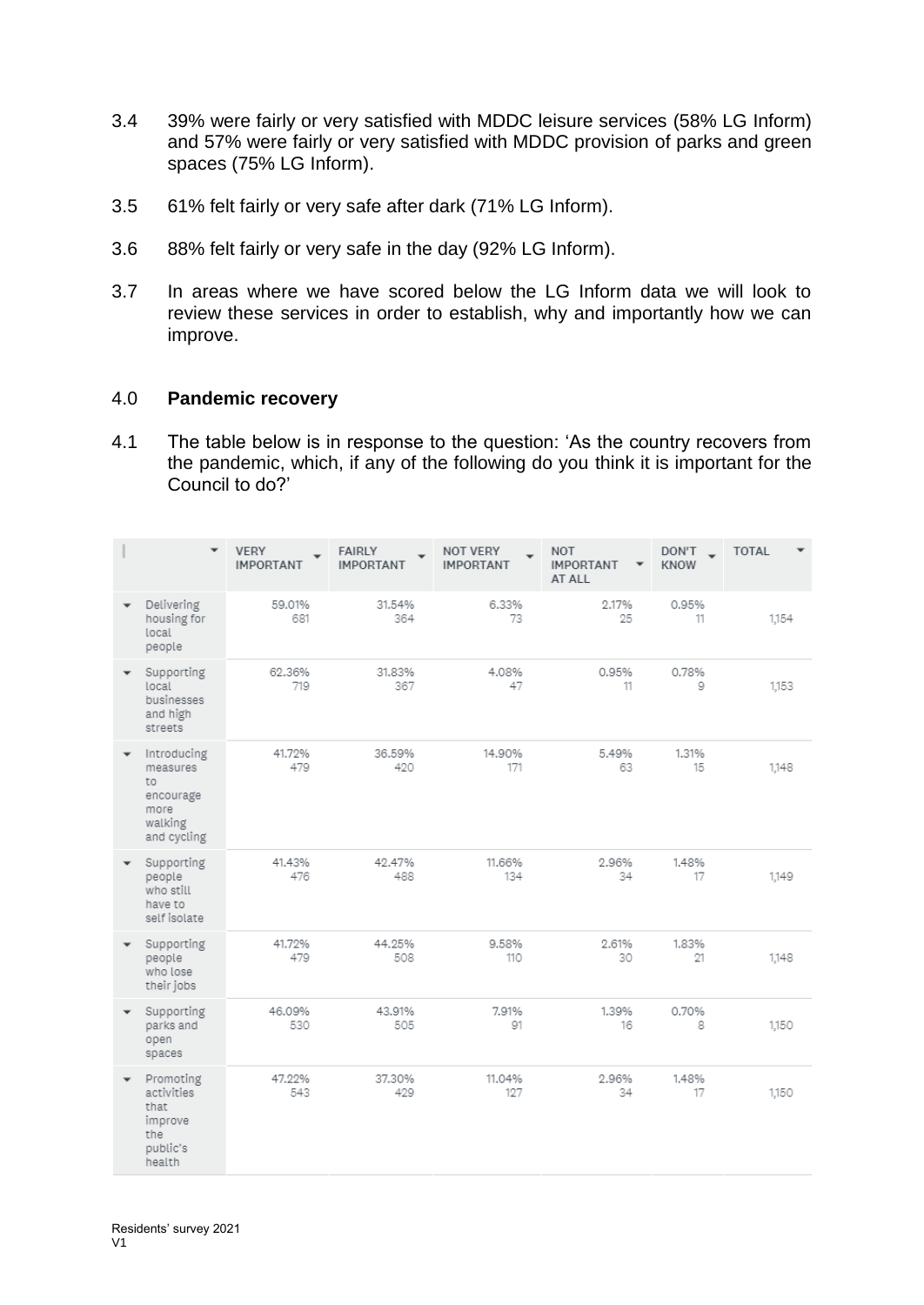## 5.0 **Spending and budget setting**

- 5.1 When asked about what was the most important priority when making spending decisions 38% said providing basic statutory services, 21% tackling climate change, 19% said providing affordable housing.
- 5.2 46% said when making spending plans the Council should protect services even if it means it will need to increase council tax and fees and charges. 29% said the Council should share services with other organisations.

NB – the Council currently operates its Building Control Service in partnership with North Devon District Council and has a shared procurement arrangement with Devon County Council.

5.3 52% think the Council should seek to generate additional income from commercial investments while 49% think this should come from planning and building control.

NB – the Council has budgeted to earn gross income of £1.1m in 2022/23 from its commercial investments in: 3Rivers, Market Walk and Fore Street, Tiverton and from our industrial estates.

- 5.4 Of the discretionary services provided by MDDC there was a fairly even balance about which services should be protected. 67% favoured parks and open spaces, 63% public toilets, 52% town centre regeneration.
- 5.5 Of our statutory services 93% felt waste and recycling service was the most important service, followed by food and water sampling with 68%, and homelessness at 60%.

#### 6.0 **General comment questions**

- 6.1 We asked four open ended questions. The comments were wide ranging but a summary of these are below, categorised by common themes.
- 6.2 897 comments were received in response to the question: *What is the single most important thing the council could do to improve quality of life in your community?*
- 6.3 Recurring themes and some examples were:

#### 6.3.1 **Leisure:**

- Improve accessibility
- Review pricing policy for lower income families
- Consider a swimming pool in Cullompton
- More sports facilities and cycle paths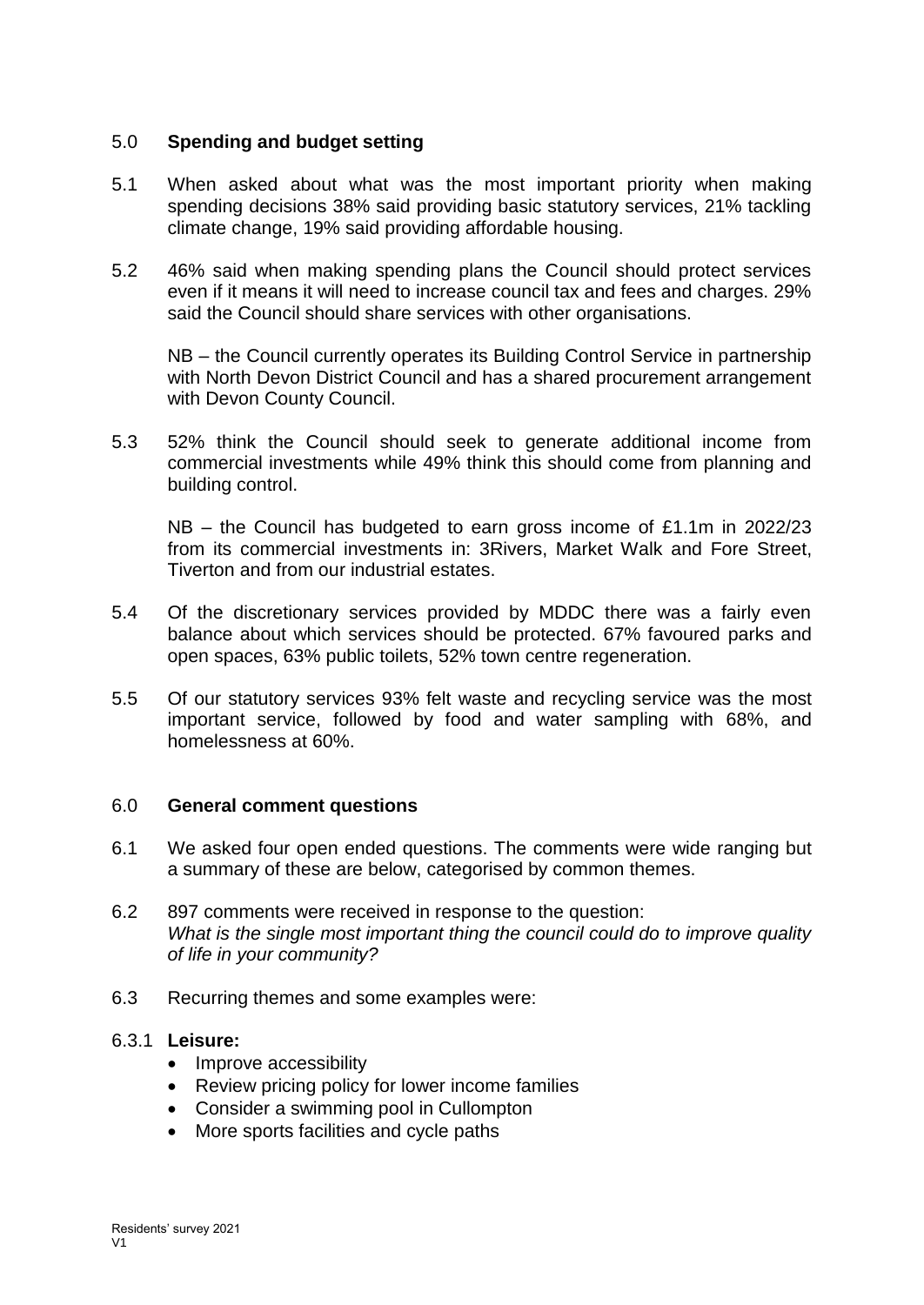# 6.3.2 **Housing:**

- More affordable housing for local people
- Set higher standards for new build developments (houses with more outside space, electric vehicle charging points, solar panels, heat exchange heating systems)

## 6.3.3 **Climate:**

- Continue to address the issues of climate change
- Make it compulsory that all new builds must have solar panels, heat exchange systems, grey water systems and enough car parking for each house.

# 6.3.4 **Street Scene and Recycling**:

- Simplify the waste collection service
- Change the way waste and recycling is stored in homes and collected

## 6.3.5 **Planning:**

- Need to revert to pre-covid opening hours or they need to get the IT Infrastructure in place so you can phone planners/individuals.
- Review your planning process.

#### 6.3.6 **Members:**

- Ask councillors to be more involved with the residents they 'represent'.
- I would like to see my local representative out and about in the community more. And all councillors having to state their aims and objectives for the coming year to the public. This may encourage members of the public to become more engaged in what is happening in the town.
- It would be good to have written updates from our local District Councillor in our local village magazine. This would reach many people who do not look at online material.

## 6.3.7 **Non MDDC remit:**

- Slow the traffic down on the A377
- Mend potholes and pick up rubbish along roads
- Put back streetlights
- Social care, more buses, more police
- Improve schools
- Implement measures to reduce speeding vehicles in rural lanes
- 6.3.8 So what are we doing to address some of these issues? Here is just a flavour of what the Council is or will be doing over the next couple of years.

Leisure – we continue to invest significant sums in order to continually improve our 3 leisure centres and ensure our pricing strategy delivers value for money.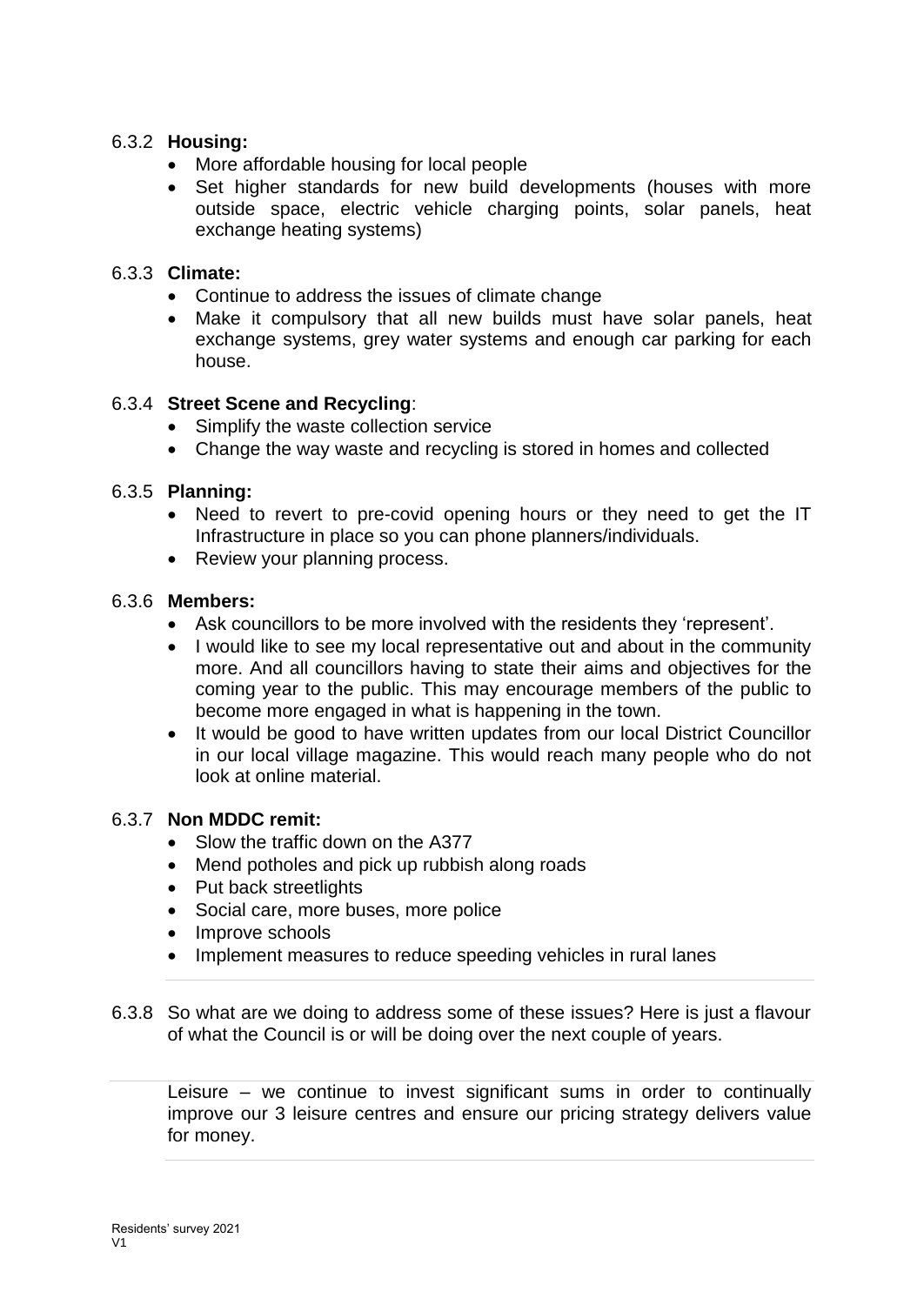Housing – we have recently agreed a new Housing Strategy that will look to deliver a minimum of 500 new Council Houses over the next 5 years and it also includes a major decarbonisation investment programme across our 3,000 unit housing stock.

Climate – we have already included significant revenue and capital investment across our corporate building estate for 2022/23 and have been successful in obtaining a number of Government grants to help deliver an enhanced decarbonisation programme. In addition, we have just ordered our first batch of electric vehicles.

Street Scene – we are planning to roll out a 3 weekly waste collection service in September in order to meet challenging Government recycling targets, reduce our carbon footprint and to improve the cleanliness of our District.

General comments – we will of course consider all of this feedback and ensure where we can make more improvement to the services we provide, this is embedded wherever practicable.

6.4 612 comments were received in response to the question:

*Are there any particular services areas you feel should not reduce their expenditure?*

- 6.5 The majority of these comments were focused on waste and recycling services but also many answers focussed on suggesting social care expenditure should not be cut, which is a county council function.
- 6.6 404 comments were received in response to the question: *Is there anything else you think the Council should consider a priority when setting the budget?*
- 6.7 The key themes for these responses were climate change, council value for money/efficiency and again a focus on functions which are provided by either Devon County Council or the Police (e.g. social care, pot holes, street lighting, greater police presence, etc.).
- 6.8 230 comments were received in response to the question: *If you have any specific issues not covered in this survey, please comment.*
- 6.9 Many of these comments were repetitions of comments to the previous open ended responses and again included; roads, pot holes, broadband, parking, anti-social behaviour and how Council meetings/processes could be more inclusive.